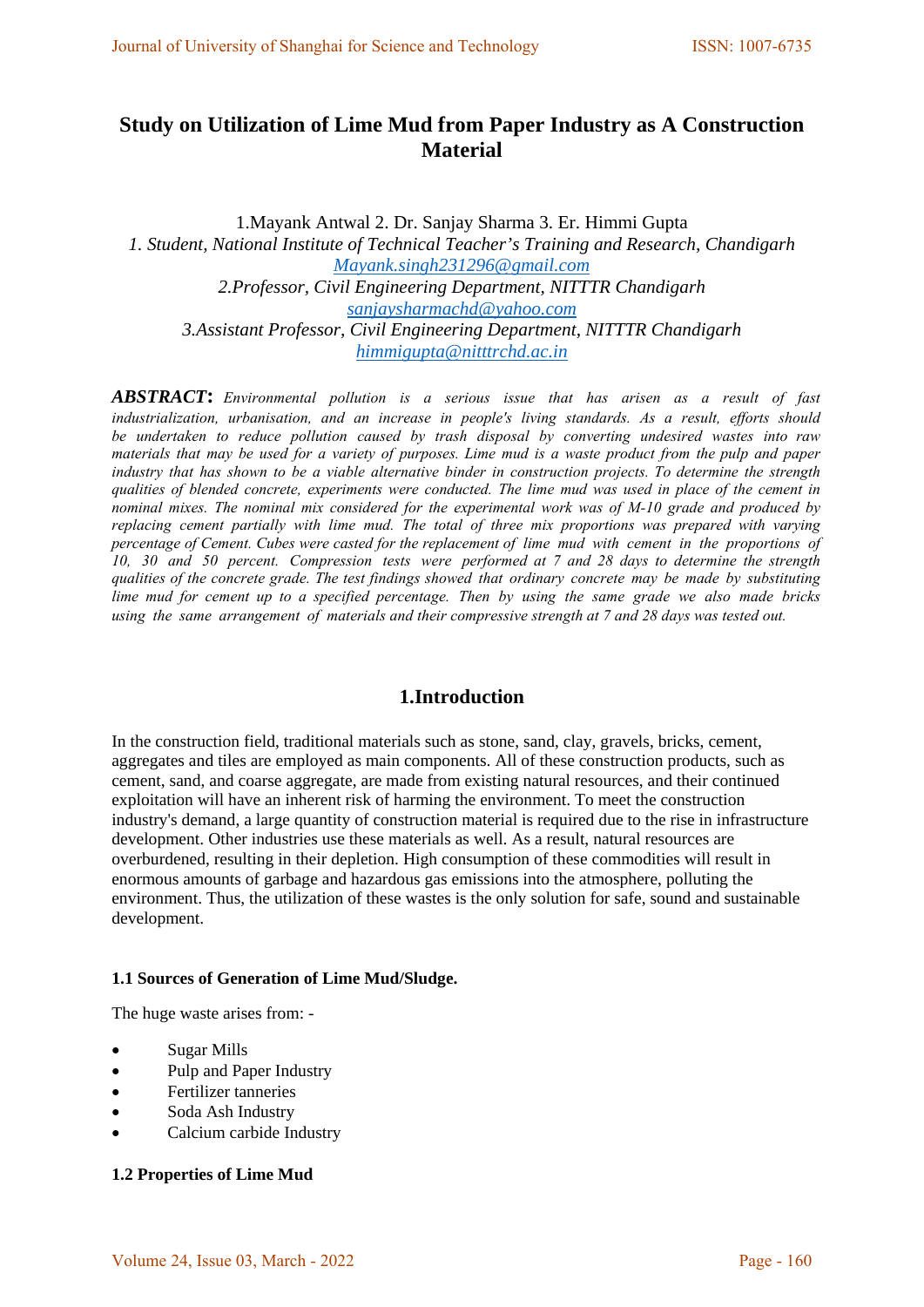Lime mud is a general term for carbonate sediment composed of particles up to 62µm. In the table below, the physical and chemical properties of six paper mill line wastes from Alabana pulp and paper mills are presented:

| <b>Property</b>                                      | <b>Mean</b> | <b>Minimum</b> | <b>Maximum</b>        |
|------------------------------------------------------|-------------|----------------|-----------------------|
|                                                      |             |                |                       |
| pH                                                   | 11.3        | 8.4            | 13.0                  |
| Bulk Density (Dry), $g/cm3$                          | 0.93        | 0.68           | 1.27                  |
| Total Alkalinity, % Calcium carbonate<br>equivalency | 102         | 91             | 109                   |
| Moisture, %                                          | 24          | $\mathbf{1}$   | 49                    |
| Particle size                                        |             |                | ----%---------------- |
| $>2.0$ mm                                            | 5           | $\mathbf{1}$   | 13                    |
| $>0.50$ mm                                           | 24          | 5              | 54                    |
| >0.25                                                | 39          | 8              | 90                    |
| $>0.106$ mm                                          | 51          | 16             | 99                    |
| $>0.106$ mm                                          | 49          | $\mathbf{1}$   | 84                    |

# **Table 1.1 Physical Properties**

# **Table 1.2 Chemical Properties**

| <b>Property</b> | <b>Mean</b> | <b>Minimum</b> | <b>Maximum</b> |
|-----------------|-------------|----------------|----------------|
|                 |             | -mg/kg·        |                |
|                 |             |                |                |
| Aluminum (A1)   | 1280        | 630            | 2230           |
| Arsenic* (As)   | 1.7         |                |                |
| Barium (Ba)     | 201         | 110            | 318            |
| Cadmium (Cd)    | 0.3         | $\theta$       | 0.6            |
| Cobalt (Co)     | 6           | 5              | 9              |
| Chromium (Cr)   | 67          | 50             | 95             |
| Copper (Cu)     | 17          | 7              | 47             |
| Iron $(Fe)$     | 1150        | 680            | 1920           |
| Lead (PB)       | 45          | 41             | 50             |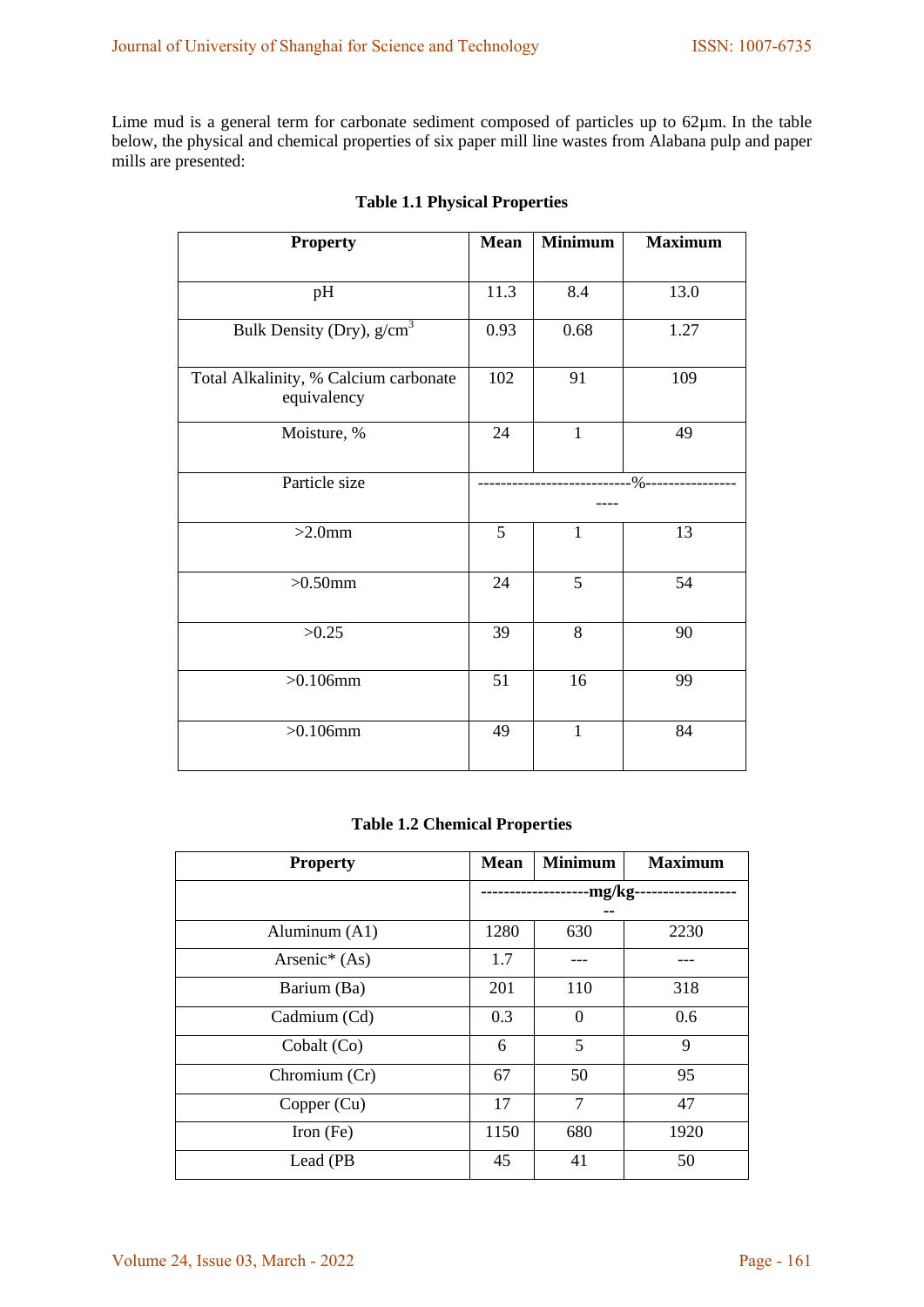| Magnesium (Mg)                   | 7670           | 5680           | 10400 |
|----------------------------------|----------------|----------------|-------|
| Manganese (Mn)                   | 420            | 160            | 1070  |
| Molybdenum (Mo)                  | 5              | $\overline{4}$ | 5     |
| Nickel (Ni)                      | 35             | $\overline{4}$ | 158   |
| Nitrate- $N(No_3-N)$             | 8              | $\mathbf{1}$   | 20    |
| Nitrogen (total N)               | 1780           | 1000           | 3000  |
| Phosphorus (water Soluble p)     | $\overline{2}$ | $\theta$       | 24    |
| Phosphorus (citrate insoluble P) | 890            | 50             | 2520  |
| Phosphorus (total P)             | 2040           | 1070           | 4970  |
| Potassium (k)                    | 470            | 130            | 920   |
| Sodium (Na)                      | 10800          | 3680           | 38000 |
| Sulfur $(S)$                     | 0.2            | 0.1            | 0.4   |
| $\text{Zinc}(\text{Zn})$         | 45             | 9              | 128   |

# **2**. **Objective of study**

The main objectives of the study are listed below:

- To study generation rate of lime mud waste from various industries.
- To identify the impact of present disposal practice of lime mud waste on environment w.r.t. land and water.
- To study the physical and chemical properties of lime mud waste.
- To investigate the feasibility and use of lime mud waste as construction material.
- To maximize economic gains while protecting the environment at same time.
- To carry out the experimental work to use lime mud in the making of cement bricks.

# **3. RESEARCH METHODOLOGY**

## **3.1 Material Used**

## **1) Cement**

Portland Pozzolana Ambuja Brand cement was procured from local sources for use of experimental work.

## **2) Fine Aggregate**

Normal sand was collected from local source and used for the experimental work.

## **3) Coarse Aggregate**

Coarse aggregate of 10 mm size crushed type was obtained from local source and used for the experimental work.

## **4) Water**

Fresh water of the tap was used for mixing as well as for curing purpose as prescribed in IS 456:2000.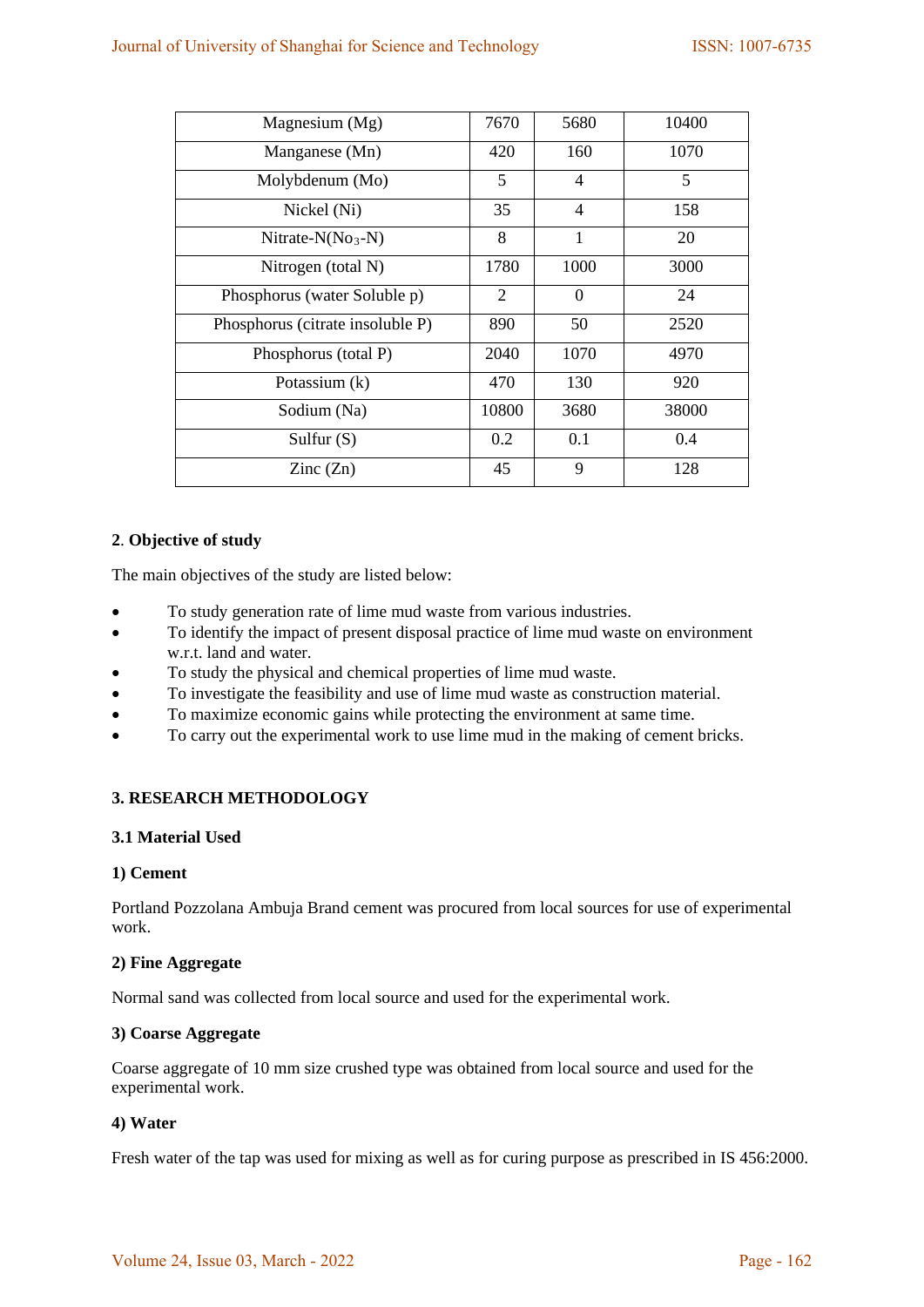# **5) Lime Mud**

Lime mud was obtained from the unit of Ruchira Papers Ltd situated at Trilokpur road, Kala Amb, (HP)

## **3.2 Mix of Concrete**

Ordinary Concrete (Nominal Mix) as per IS: 456-1978 of Cement concrete mix (1:3:6) was considered for the experimental work. These mixes of concrete correspond to Grades M-10 which were adopted for casting of trial cubes.

## **3.3 Blending of Lime Mud**

The lime mud was blended in concrete replacing cement in different percentages. Different mixes of concrete were prepared for various test trials to be conducted including one normal mix.

# **3.4 Concrete Mixing**

Fine and coarse aggregates were collected and stored on a clean, levelled platform in the laboratory. For absorption, the coarse aggregates were totally immersed in water for time period of 24 hours. The surface of the aggregates was gently dried, spread, and then they were kept outside in open for 24 hours until it seemed to be dry wholly. In the case of fine aggregates, take into account the length of time it takes for the surface to dry from a wet state. The mix was prepared on a watertight platform for casting of trial cubes. All the materials i.e., cement, lime mud, fine and coarse aggregates were thoroughly mixed in dry as per required proportions. Then water was added accurately using watercement ratio. Care was taken that no water may lost during mixing process.

## **3.5 Casting of Trial Cubes**

The trial cubes were casted using three replacement levels with lime mud in place of cement and the percentage of cement varied i.e. 10%, 30% and 50% for the M10 grade of cement.

Clean and oiled cubical moulds of size 150x150x150 mm were used to prepare the specimen for the grade. Before casting, these were carefully fastened to the proper size. There was great care taken to ensure that no gaps existed where slurry could seep.

For adequate compaction, a vibrator was applied. All of these examples were made to the Indian Standard Specifications IS:516-1959. For the first 24 hours, the specimens were permitted to remain in the steel moulds at room temperature. Following that, these were carefully demoulded so that no edges were broken, and then placed in the curing tank at room temperature to cure.

## **3.6 Curing of Concrete Cubes**

From the moment water was added to the dry ingredients, the trial test cubes were placed in a vibration-free environment and they were covered with wet gunny bags for a time period of 24 hours. Following this time, these specimens were numbered and taken from the moulds, then immersed in clean, fresh drinkable water in the curing tank. Every week, the water in the curing tank was replaced. From the date of casting, all specimens were maintained in water for 7 days and 28 days, as required for curing.

## **3.7 Testing of cubes for Compressive Strength**

After a 7-day and 28-day curing time, the trial cubes were taken from the curing tank and allowed to dry on the surface. The cubes were then evaluated for compressive strength using the Indian Standard Code of Practice Methods of Test for Concrete Strength (IS: 516-1959). After then, the greatest load that could be applied to the specimen was recorded. The strength of three cubes was evaluated on the seventh day after casting, and the remaining three cubes were tested on the 28th day.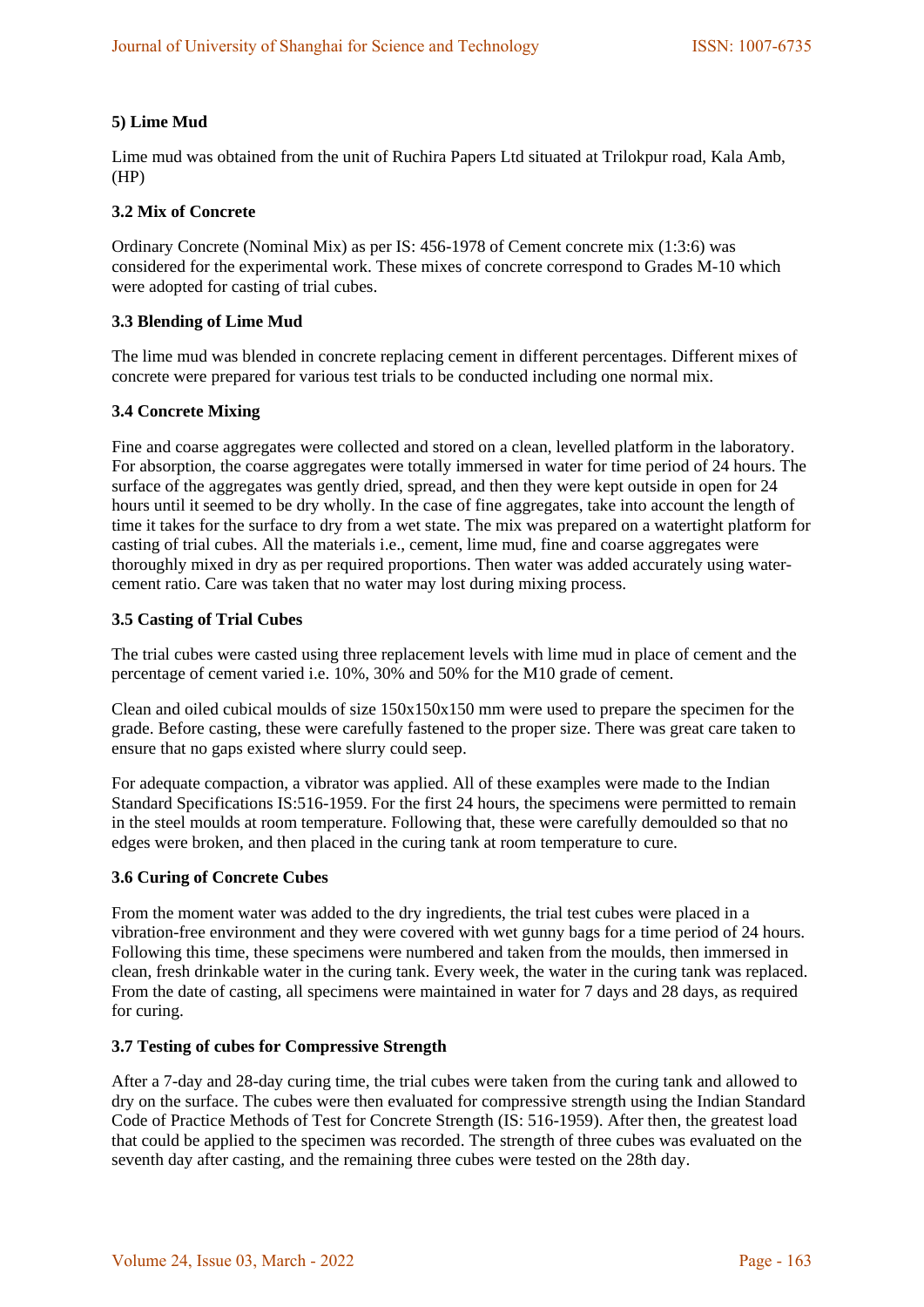# **3.8 Cement bricks**

The materials used in this study and their characteristics have been studied. The same material which was used above is being used here. The physical and chemical properties of the materials have been studied in the previous study.

## **3.9 Materials used**

# **1) Cement**

Portland Pozzolana Ambuja Brand cement was procured from local sources for use of experimental work.

## **2) Fine Aggregate**

Normal sand was collected from local source and used for the experimental work.

## **3) Coarse Aggregate**

Coarse aggregate of 10 mm size crushed type was obtained from local source and used for the experimental work.

## **4) Water**

Fresh water of the tap was used for mixing as well as for curing purpose as prescribed in IS 456:2000.

## **5) Lime Mud**

Lime mud was obtained from the unit of Ruchira Papers Ltd situated at Trilokpur road, Kala Amb, (HP)

## **3.10 Manufacturing of brick specimen**

A brick is a building material used to construct walls, pavements and other elements in masonary construction. The standard size of cement brick 190x90x90 mm was used for the purpose of this study.

## **3.11 Mixing and proportions**

The mix for this experimental work was considered to be (1:3:6). This mix of cement concrete corresponds to grade M10 of the cement concrete which was adopted for this experiment purpose.

The cement was replaced by the lime mud in the mix and then we added cement in different percentages by replacing certain amount of lime from the mix.

Fine and coarse aggregates were collected and stored on a clean, levelled platform in the laboratory. For absorption, the coarse aggregates were totally immersed in water for time period of 24 hours. The surface of the aggregates was gently dried, spread, and then they were kept outside in open for 24 hours until it seemed to be dry wholly. In the case of fine aggregates, take into account the length of time it takes for the surface to dry from a wet state. The mix was prepared on a watertight platform for casting of the bricks. All the materials i.e., cement, lime mud, fine and coarse aggregates were thoroughly mixed in dry as per required proportions. Then water was added accurately using watercement ratio. Care was taken that no water may lost during mixing process.

## **3.12 Casting of the bricks**

The bricks were casted using three replacement levels with lime mud in place of cement and the percentage of cement varied i.e. 10%, 30% and 50% for the M10 grade of cement.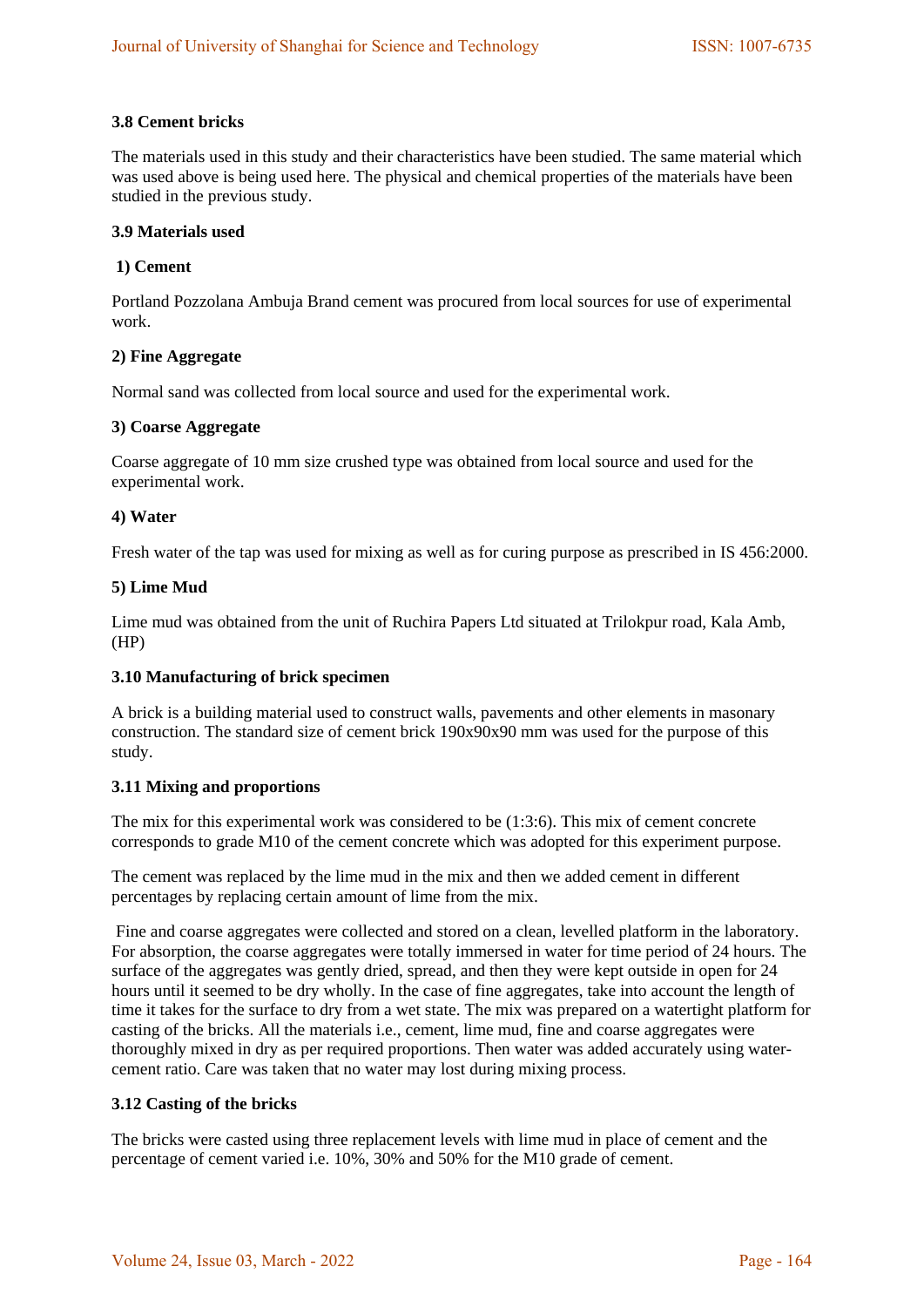Clean rectangular moulds of size 190x90x90 mm were used to prepare the specimen for the grade. There was great care taken to ensure that no gaps existed where slurry could seep.

For the first 24 hours, the specimens were permitted to remain in the moulds at room temperature. Following that, these were carefully demoulded so that no edges were broken, and then placed in the curing tank at room temperature to cure.

#### **3.13 Curing of the bricks**

From the moment water was added to the dry ingredients, the bricks were placed in a vibration-free environment and they were covered with wet gunny bags for a time period of 24 hours. Following this time, these specimens were numbered and taken from the moulds, then immersed in clean, fresh drinkable water in the curing tank. Every week, the water in the curing tank was replaced. From the date of casting, all specimens were maintained in water for 7 days and 28 days, as required for curing.

#### **3.14 Testing of the bricks**

After a 7-day and 28-day curing time, the bricks were taken from the curing tank and allowed to dry on the surface. The bricks were then evaluated for compressive strength. After then, the greatest load that could be applied to the specimen was recorded. The strength of three bricks was evaluated on the seventh day after casting, and the remaining three bricks were tested on the 28th day.

#### **4. RESULTS**

#### **4.1 Testing of stream water**

Samples were collected form the upstream and downstream side of the stream. Various tests were conducted on the local stream water. Method of sampling and testing of water was carried out as per IS 3025:2009.

## **4.1.1 pH test on water**

A pH test was performed on water samples and the results are represented in Table.

#### **Table 4.1 pH value results**

| Name of Test | Location | Value |
|--------------|----------|-------|
|              | U/S      | 7.25  |
| pН           | D/S      | 7.85  |

The results show that pH value increases from 7.25 to 7.85. Although the value has increased 0.60 unit only but the water quality has become alkaline.

#### **4.1.2 TDS test on water**

Total Dissolved Solids (TDS) were measured in water samples (TDS). The results are produced in Table below.

# **Table 4.2 Total dissolved solids results**

| est<br>.<br>ำ† | ~~<br>OI<br>. | alue |
|----------------|---------------|------|
|                |               |      |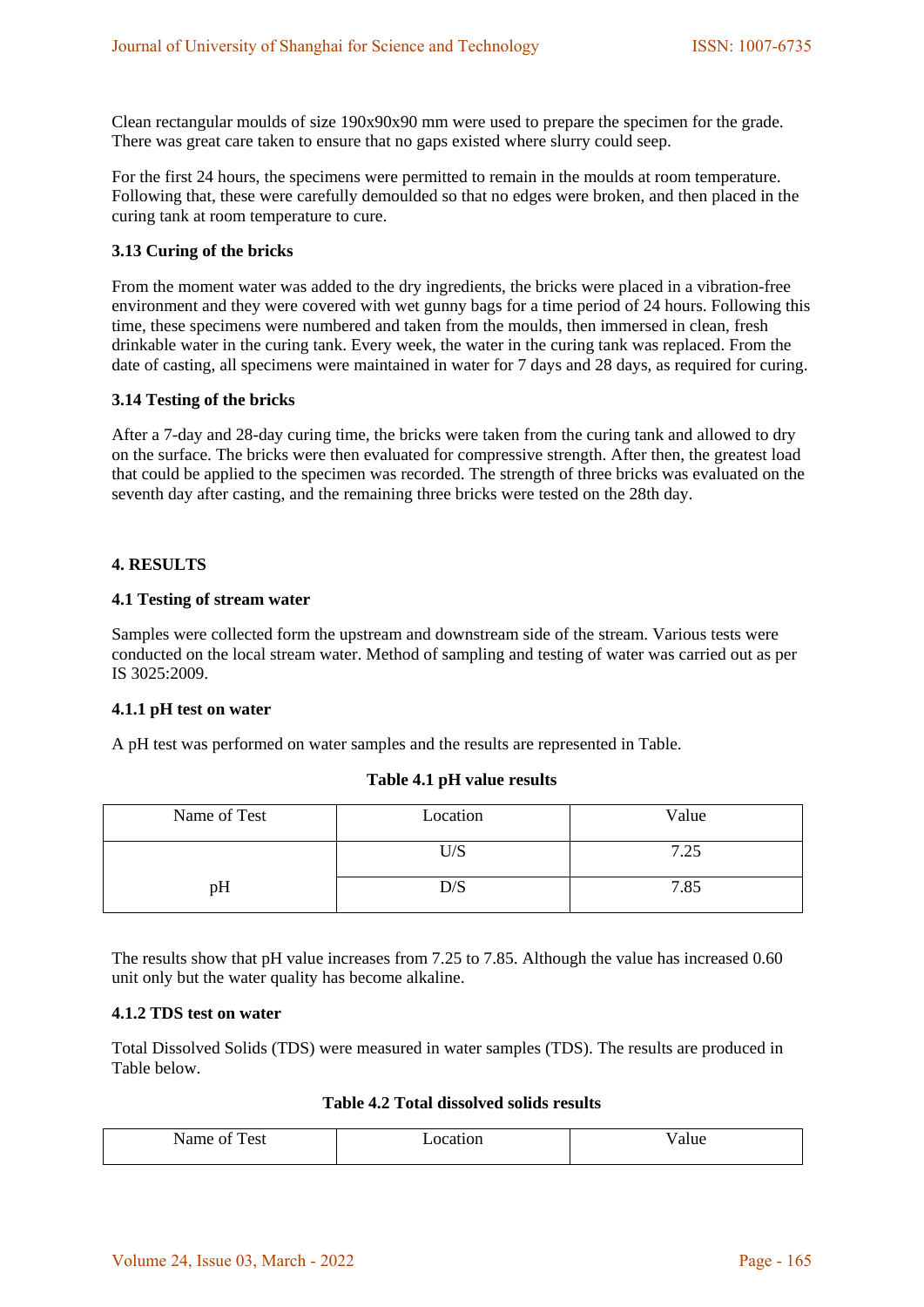| TDS | $T$ $T/G$<br>∪∌ວ | $545$ mg/lit |
|-----|------------------|--------------|
|     | D/S              | 585 mg/lit   |

The result shows that TDS value increases from 545 mg/lit to 585 mg/lit. The value of TDS increased about 10% on D/S as compared to U/S water. Hence observed effect on water caused by lime mud.

#### **4.1.3 Total Alkalinity test on water**

A stream water alkalinity test was performed, and the findings are shown in Table.

#### **Table 4.3 Total alkalinity on water results**

| Name of Test            | Location | value                             |
|-------------------------|----------|-----------------------------------|
| <b>Total Alkalinity</b> | U/S      | $30 \frac{\text{mg}}{\text{lit}}$ |
|                         | D/S      | 36 mg/lit                         |

The result shows that the value of Total Alkalinity of D/S water was increased from 30 mg/lit to 36 mg/lit as compared to U/S water. This causes effect on stream water.

#### **4.1.4 Hardness test on water**

A hardness test on stream water was performed, and the findings are presented in Table.

#### **Table 4.4 Hardness test on water results**

| Name of Test              | Location | Value        |
|---------------------------|----------|--------------|
| <b>Calcium Hardness</b>   | U/S      | 46 mg/lit    |
|                           | D/S      | $61$ mg/lit  |
| <b>Magnesium Hardness</b> | U/S      | 120 mg/lit   |
|                           | D/S      | $126$ mg/lit |
| <b>Total Hardness</b>     | U/S      | $166$ mg/lit |
|                           | D/S      | $187$ mg/lit |

The results show that Calcium Hardness increases about 40% and at the same time Magnesium Hardness increases only 5% on D/S water as compared to U/S water.

# **Table 4.5 Water quality as per IS 10500:2012**

| <b>Test on Water</b> | <b>Desired values</b> | <b>Permissible value</b> |
|----------------------|-----------------------|--------------------------|
| pH                   | 6.5 to 8.5            | None                     |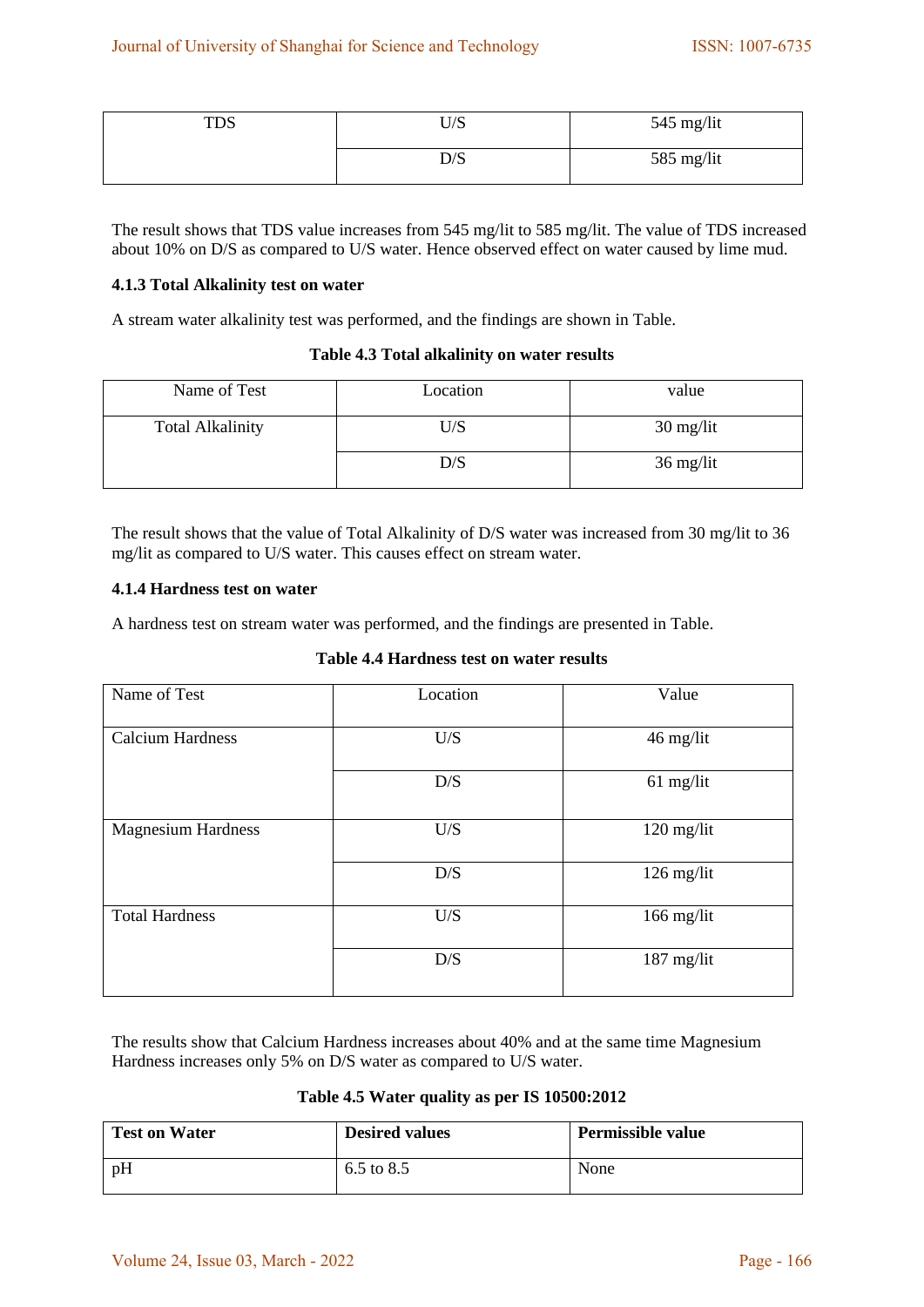| <b>TDS</b>            | $500$ mg/lit | $2000$ mg/lit |
|-----------------------|--------------|---------------|
| Alkalinity            | $200$ mg/lit | $600$ mg/lit  |
| <b>Total Hardness</b> | $300$ mg/lit | $600$ mg/lit  |

# **4.2 Testing of Soil**

The pH test was performed on soil samples gathered from a nearby land and under a lime mud mound. The results are produced in Table below.

## **Table 4.6 pH test on soil results**

| Name of Test | Location    | Value |
|--------------|-------------|-------|
| рH           | Under Heap  | 8.3   |
|              | Nearby Heap | 6.6   |

The result shows that the pH of soil under the heap of lime mud has increased about 25% as compared to the soil pH of the nearby land. The increased pH value in the soil can cause unwanted weed growth.

#### **4.3 Strength test on concrete cubes of M-10 grade**

The strength test results are given below in tables and reproduced graphically.

|  |  | Table 4.7 Compressive strength results of trial cubes of grade M-10 at 7 days |  |
|--|--|-------------------------------------------------------------------------------|--|
|--|--|-------------------------------------------------------------------------------|--|

| Sample no. | Percentage of cement | <b>Compressive strength</b> |
|------------|----------------------|-----------------------------|
|            |                      | 0.4                         |
|            |                      | 1.6                         |
|            |                      |                             |

| Table 4.8 Compressive strength results of trial cubes of grade M-10 at 28 days |  |  |  |
|--------------------------------------------------------------------------------|--|--|--|
|                                                                                |  |  |  |

| Sample no. | <b>Percentage of cement</b> | <b>Compressive strength</b> |
|------------|-----------------------------|-----------------------------|
|            |                             |                             |
|            |                             | 10.8                        |
|            |                             | 5.5                         |

It has been observed from the results that the 10 N/mm<sup>2</sup> required compressive strength is only seen in the cube with 70% lime mud and 30% cement.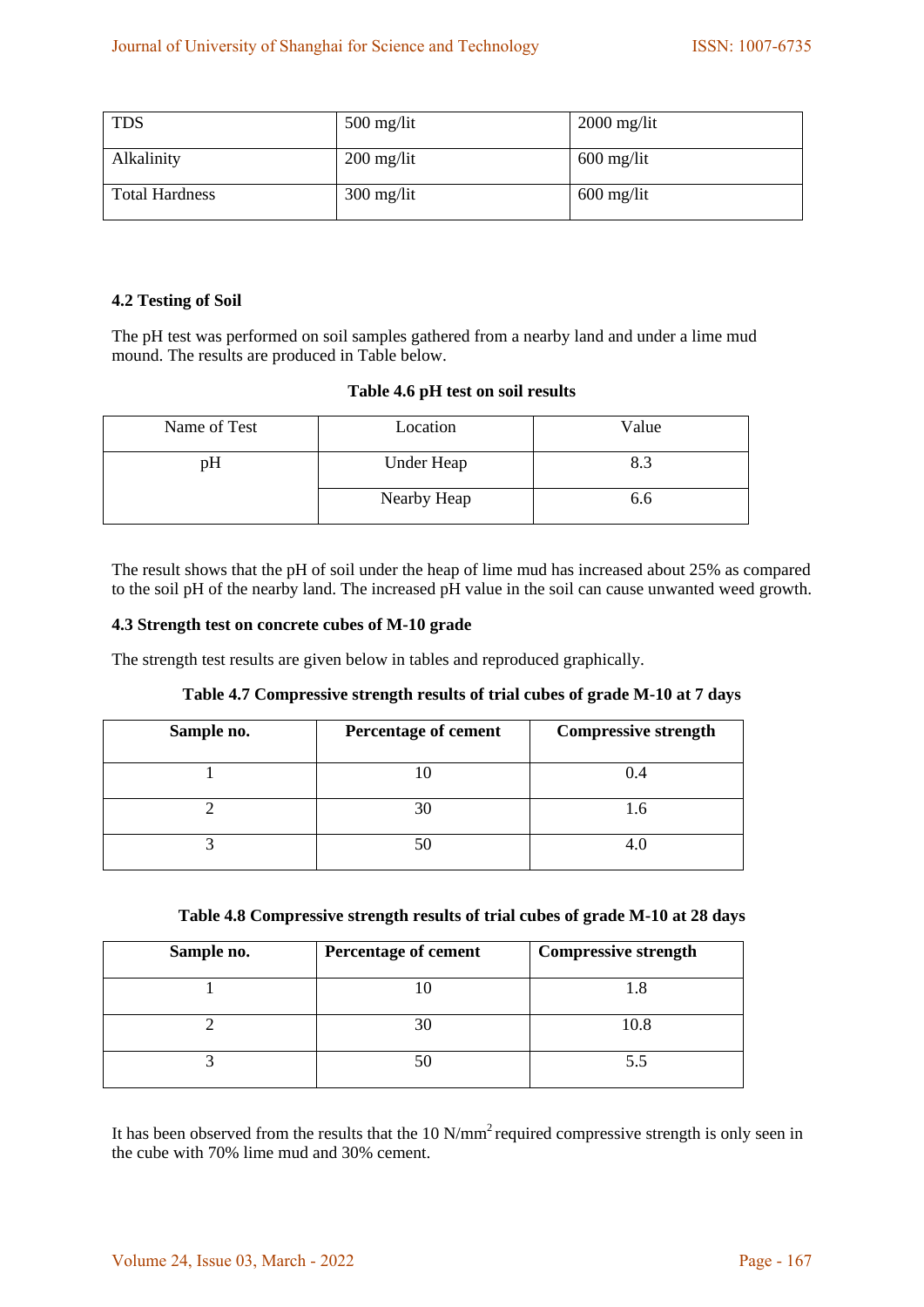## **4.4 Water Absorption Test**

The sample was soaked for 24 hours in water and before soaking the dry weight was noted. After 24 hours the sample was taken out of the water and the wet weight was measured.

Dry weight  $=7475g$ 

Wet weight=7600g

Difference in weight=125g

So, from here we can see that the amount of water absorbed by the cube is equivalent to 125g.

#### **4.5 Compressive strength Test on Bricks**

Compressive strength or compression is the capacity of a material or structure to withstand loads tending to reduce size. Compressive strength resists these forces or loads. The bricks were tested for the compression test by firstly curing the bricks for a day. The bricks were covered with a damp jute bag for a day. After drying, the bricks were placed in the compression testing machine by their length and the compressive strength was measured.

#### **4.6 Strength test on bricks**

The strength tests are given below in the tables.

|  | Table 4.9 Compressive strength results of the bricks of grade M-10 at 7 days |  |  |  |
|--|------------------------------------------------------------------------------|--|--|--|
|--|------------------------------------------------------------------------------|--|--|--|

| Sample no. | <b>Percentage of cement</b> | <b>Compressive strength</b> |
|------------|-----------------------------|-----------------------------|
|            |                             | 0.6                         |
|            |                             | I .4                        |
|            |                             |                             |

| Sample no. | <b>Percentage of cement</b> | <b>Compressive strength</b> |
|------------|-----------------------------|-----------------------------|
|            |                             |                             |
|            |                             | 10.2                        |
|            |                             | 5.2                         |

From the above observations we can see that the required strength of 10  $N/mm^2$  is achieved only in the brick no.2 with 70% lime mud and 30% cement.

# **5. CONCLUSIONS**

The research work is concluded in this way that: